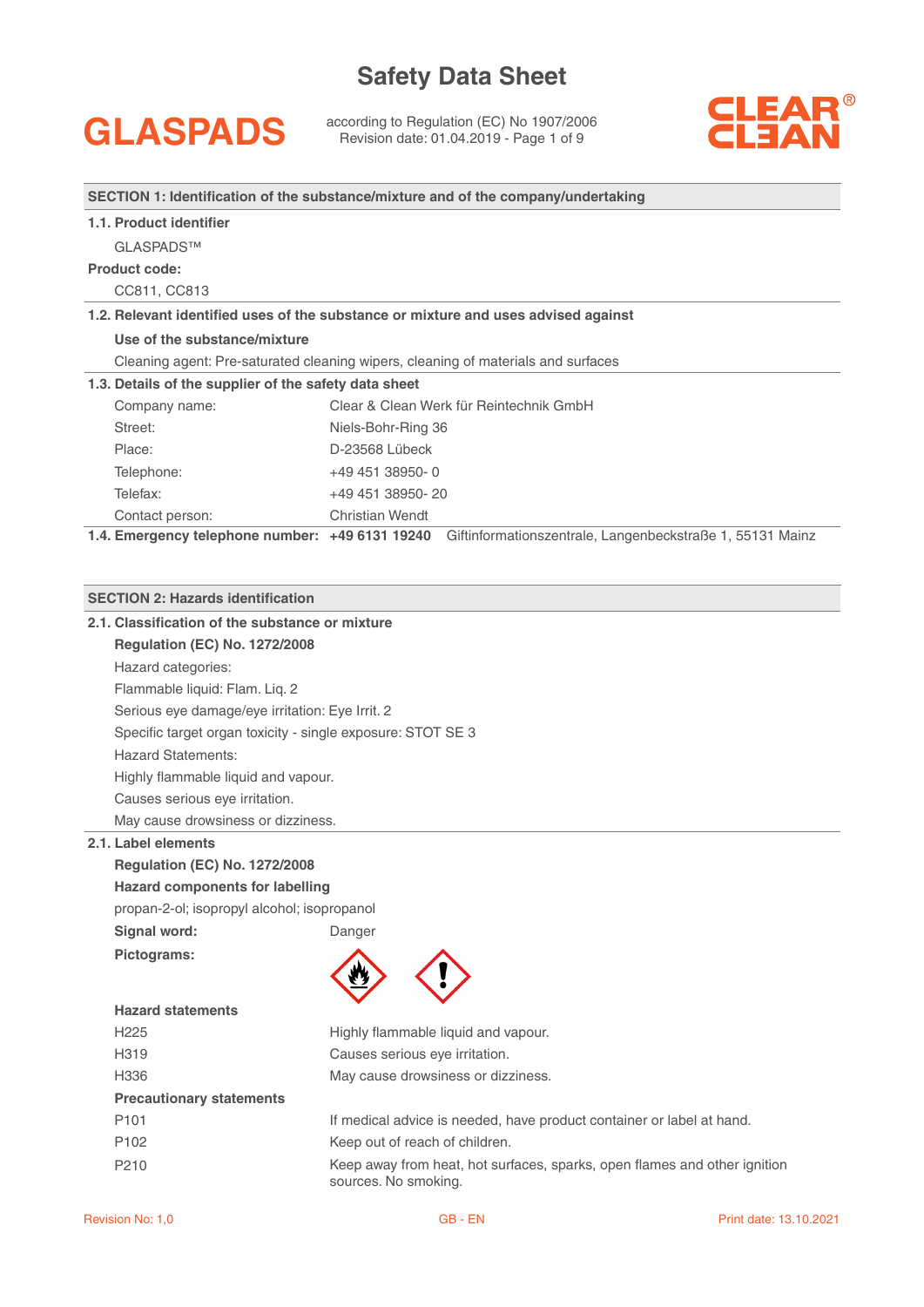## **GLASPADS**

according to Regulation (EC) No 1907/2006 Revision date: 01.04.2019 - Page 2 of 9



### **Precautionary statements**

| P370 + P378      | In case of fire: Use Foam; Carbon dioxide (CO2), Dry extinguishing powder to extinguish. |
|------------------|------------------------------------------------------------------------------------------|
| $P403 + P235$    | Store in a well-ventilated place. Keep cool.                                             |
| P <sub>501</sub> | Dispose of waste according to applicable legislation.                                    |

### **2.3. Other hazards**

No information available.

### **SECTION 3: Composition/information on ingredients**

### **3.2. Mixtures**

### **Chemical characterization**

Saturated nonwoven wiper

Contains: propan-2-ol; isopropyl alcohol; isopropanol, in aqueous solution

### **Hazardous components**

| <b>CAS No</b> | <b>Chemical name</b>      |                                                       |                  | <b>Quantity</b> |
|---------------|---------------------------|-------------------------------------------------------|------------------|-----------------|
|               | EC No                     | Index No                                              | REACH No         |                 |
|               | <b>GHS Classification</b> |                                                       |                  |                 |
| 67-63-0       |                           | propan-2-ol; isopropyl alcohol; isopropanol           |                  | 30%             |
|               | 200-661-7                 | 603-117-00-0                                          | 01-2119457558-25 |                 |
|               |                           | Flam. Liq. 2, Eye Irrit. 2, STOT SE 3; H225 H319 H336 |                  |                 |

Full text of H and EUH statements: see section 16.

### **SECTION 4: First aid measures**

### **4.1. Description of first aid measures**

### **After inhalation**

Provide fresh air. In case of accident or unwellness, seek medical advice immediately (show directions for use or safety data sheet if possible).

### **After contact with skin**

Wash with plenty of water. Take off contaminated clothing and wash it before reuse.

### **After contact with eyes**

After contact with the eyes, rinse with water with the eyelids open for a sufficient length of time, then consult an ophthalmologist immediately. Remove contact lenses, if present and easy to do. Continue rinsing.

### **After ingestion**

Observe risk of aspiration if vomiting occurs. Immediately call a doctor.

### **4.2. Most important symptoms and effects, both acute and delayed**

May cause irritation. Headache, Dizziness, Drowsiness, Anaesthetic state, Unconsciousness Has degreasing effect on the skin.

### **4.3. Indication of any immediate medical attention and special treatment needed**  Treat symptomatically.

### **SECTION 5: Firefighting measures**

### **5.1. Extinguishing media**

### **Suitable extinguishing media**

Carbon dioxide (CO2), Foam, Extinguishing powder. Co-ordinate fire-fighting measures to the fire surroundings.

**Unsuitable extinguishing media** 

No information available.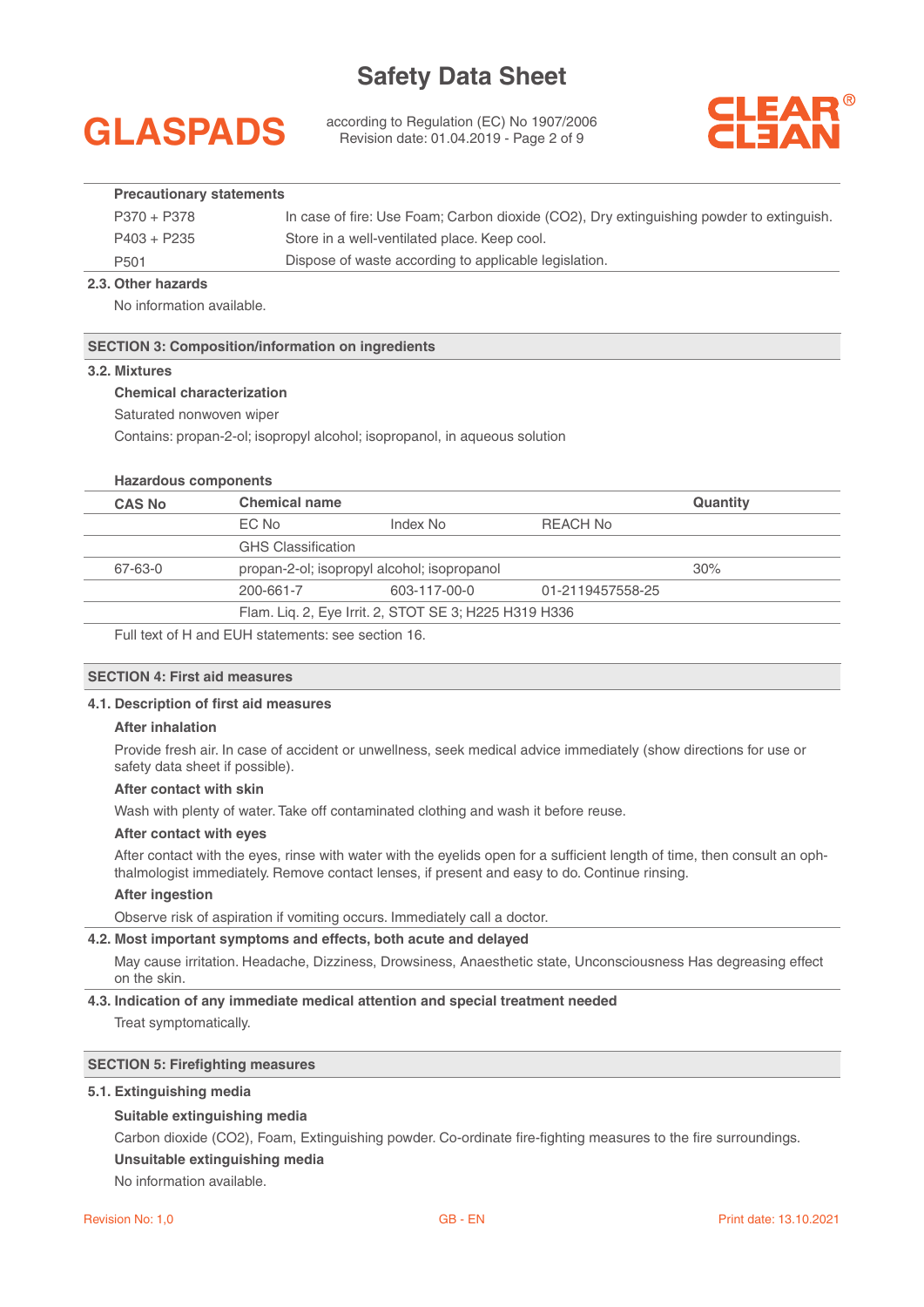## **GLASPADS**

according to Regulation (EC) No 1907/2006 Revision date: 01.04.2019 - Page 3 of 9



### **5.2. Special hazards arising from the substance or mixture**

Highly flammable. Vapours can form explosive mixtures with air. The vapour of the product is heavier than air and may accumulate below ground level, in pits, channels and basements in higher concentration.

In case of fire may be liberated: Carbon dioxide (CO2), Carbon monoxide.

### **5.3. Advice for firefighters**

In case of fire: Wear self-contained breathing apparatus. Full protective suit.

### **Additional information**

Use water spray jet to protect personnel and to cool endangered containers. Suppress gases/vapours/mists with water spray jet. Collect contaminated fire extinguishing water separately.

Do not allow entering drains or surface water.

### **SECTION 6: Accidental release measures**

### **6.1. Personal precautions, protective equipment and emergency procedures**

Remove all sources of ignition. Provide adequate ventilation. Do not breathe gas/fumes/vapour/spray. Avoid contact with skin, eyes and clothes. Use personal protection equipment.

### **6.2. Environmental precautions**

Do not allow uncontrolled discharge of product into the environment. Danger of explosion

### **6.3. Methods and material for containment and cleaning up**

Absorb with liquid-binding material (e.g. sand, diatomaceous earth, acid- or universal binding agents). Treat the recovered material as prescribed in the section on waste disposal.

### **6.4. Reference to other sections**

Safe handling: see section 7

Personal protection equipment: see section 8

Disposal: see section 13

### **SECTION 7: Handling and storage**

### **7.1. Precautions for safe handling**

### **Advice on safe handling**

Use only in well-ventilated areas. Do not breathe gas/fumes/vapour/spray.

### **Advice on protection against fire and explosion**

Keep away from sources of ignition - No smoking. Take precautionary measures against static discharges. Vapours can form explosive mixtures with air.

#### **7.2. Conditions for safe storage, including any incompatibilities**

### **Requirements for storage rooms and vessels**

Keep container tightly closed. Keep in a cool, well-ventilated place. Keep away from heat, hot surfaces, sparks, open flames and other ignition sources. No smoking.

### **Hints on joint storage**

Do not store together with: Oxidizing agent, Strong acid, Pyrophoric or self-heating substances.

Keep away from food, drink and animal feedingstuffs

### **Further information on storage conditions**

Protect against direct sunlight.

### **7.3. Specific end use(s)**

Cleaning agent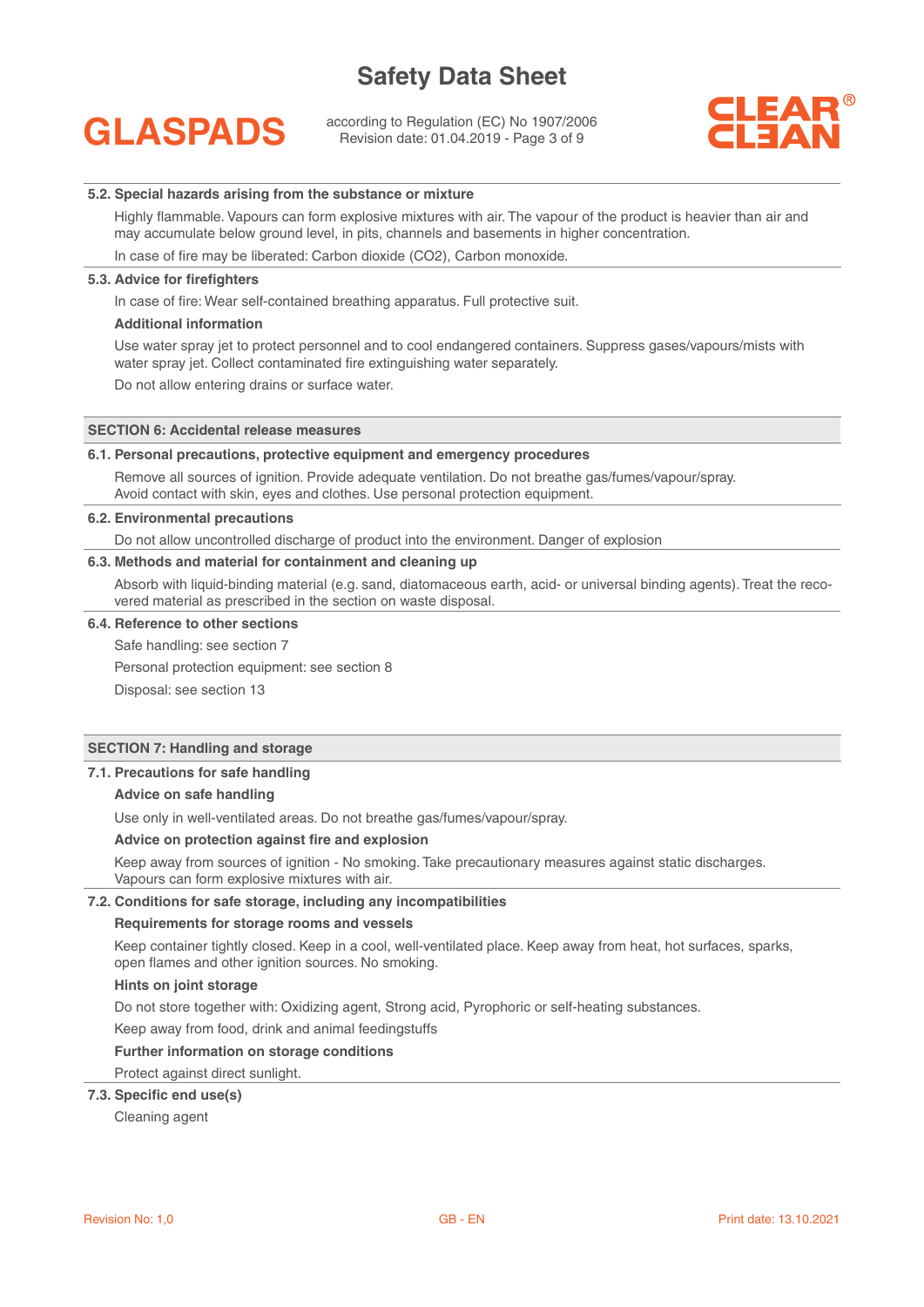## **GLASPADS**

according to Regulation (EC) No 1907/2006 Revision date: 01.04.2019 - Page 4 of 9



### **SECTION 8: Exposure controls/personal protection**

### **8.1. Control parameters Exposure limits (EH40)**

| CAS No  | Substance   | ppm | mq/m <sup>3</sup> | fibres/ml | Category      | Origin |
|---------|-------------|-----|-------------------|-----------|---------------|--------|
| 67-63-0 | Propan-2-ol | 400 | 999               |           | TWA (8 h)     | WEL    |
|         |             | 500 | 1250              |           | STEL (15 min) | WEL    |

### **8.2. Exposure controls**



### **Appropriate engineering controls**

Provide adequate ventilation as well as local exhaustion at critical locations.

### **Protective and hygiene measures**

Remove contaminated, saturated clothing immediately. Do not breathe gas/fumes/vapour/spray. Wash hands and face before breaks and after work and take a shower if necessary. When using do not eat or drink.

### **Eye/face protection**

Suitable eye protection: Tightly sealed safety glasses.

### **Hand protection**

By long-term hand contact:

Suitable material: NBR (Nitrile rubber)

Thickness of the glove material: 0.40 mm

Breakthrough time (maximum wearing time): > 480 min

By short-term hand contact:

Suitable material:CR (polychloroprene, chloroprene rubber)

Thickness of the glove material: 0.65 mm

Breakthrough time (maximum wearing time): > 120 min

When handling with chemical substances, protective gloves must be worn with the CE-label including the four control digits. The quality of the protective gloves resistant to chemicals must be chosen as a function of the specific working place concentration and quantity of hazardous substances. For special purposes, it is recommended to check the resistance to chemicals of the protective gloves mentioned above together with the supplier of these gloves.

### **Skin protection**

Flame-retardant protective clothing. Wear anti-static footwear and clothing

#### **Respiratory protection**

In case of inadequate ventilation wear respiratory protection.

### **Environmental exposure controls**

Avoid release to the environment.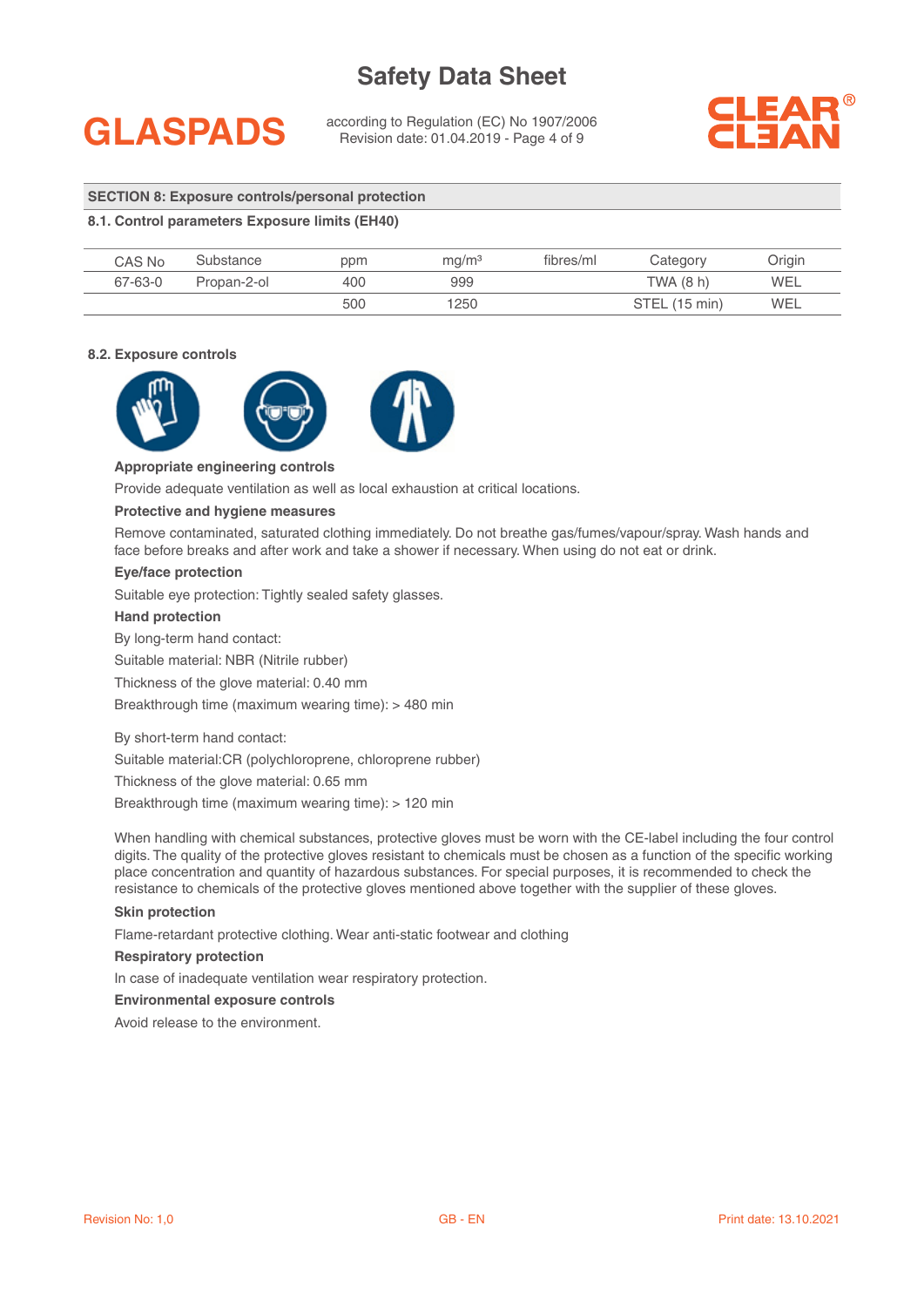## **GLASPADS**

according to Regulation (EC) No 1907/2006 Revision date: 01.04.2019 - Page 5 of 9



| <b>SECTION 9: Physical and chemical properties</b>                  |                                      |
|---------------------------------------------------------------------|--------------------------------------|
| 9.1. Information on basic physical and chemical properties          |                                      |
| Physical state:                                                     | liquid                               |
| Colour:                                                             | colourless                           |
| Odour:                                                              | like: Alcohol                        |
| pH-Value:                                                           | not determined                       |
| Changes in the physical state                                       |                                      |
| Melting point:                                                      | not determined                       |
| Initial boiling point and boiling range:                            | not determined                       |
| Flammpunkt:                                                         | (Isopropanol) 12 ° C                 |
| <b>Flammability</b>                                                 |                                      |
| Solid:                                                              | not applicable                       |
| Gas:                                                                | not applicable                       |
| <b>Explosive properties</b>                                         |                                      |
| Vapours can form explosive mixtures with air.                       |                                      |
| Lower explosion limits:                                             | (Isopropanol) 2 vol. %               |
| Upper explosion limits:                                             | not determined                       |
| Ignition temperature:                                               | (Isopropanol) 425 °C                 |
| <b>Auto-ignition temperature</b>                                    |                                      |
| Solid:                                                              | not applicable                       |
| Gas:                                                                | not applicable                       |
| Decomposition temperature:                                          | not determined                       |
| <b>Oxidizing properties</b>                                         |                                      |
| Not oxidising.                                                      |                                      |
| Vapour pressure: (at 20 °C):                                        | (Isopropanol) 43 hPa                 |
| Density (at 20 °C):                                                 | (Isopropanol) 0.87 g/cm <sup>3</sup> |
| Water solubility:                                                   | completely miscible                  |
| Solubility in other solvents                                        |                                      |
| not determined                                                      |                                      |
| Partition coefficient:                                              | not determined                       |
| Viscosity / dynamic:                                                | not determined                       |
| Viscosity / kinematic:                                              | not determined                       |
| Vapour density:                                                     | not determined                       |
| Evaporation rate:                                                   | not determined                       |
| 9.2. Other information                                              |                                      |
| Odour threshold:                                                    | not determined                       |
| <b>SECTION 10: Stability and reactivity</b>                         |                                      |
| 10.1. Reactivity                                                    |                                      |
| Highly flammable.                                                   |                                      |
| 10.2. Chemical stability                                            |                                      |
| The product is stable under storage at normal ambient temperatures. |                                      |
| 10.3. Possibility of hazardous reactions                            |                                      |
| No known hazardous reactions.                                       |                                      |
| 10.4. Conditions to avoid                                           |                                      |

Keep away from sources of heat (e.g. hot surfaces), sparks and open flames. Vapours can form explosive mixtures with air.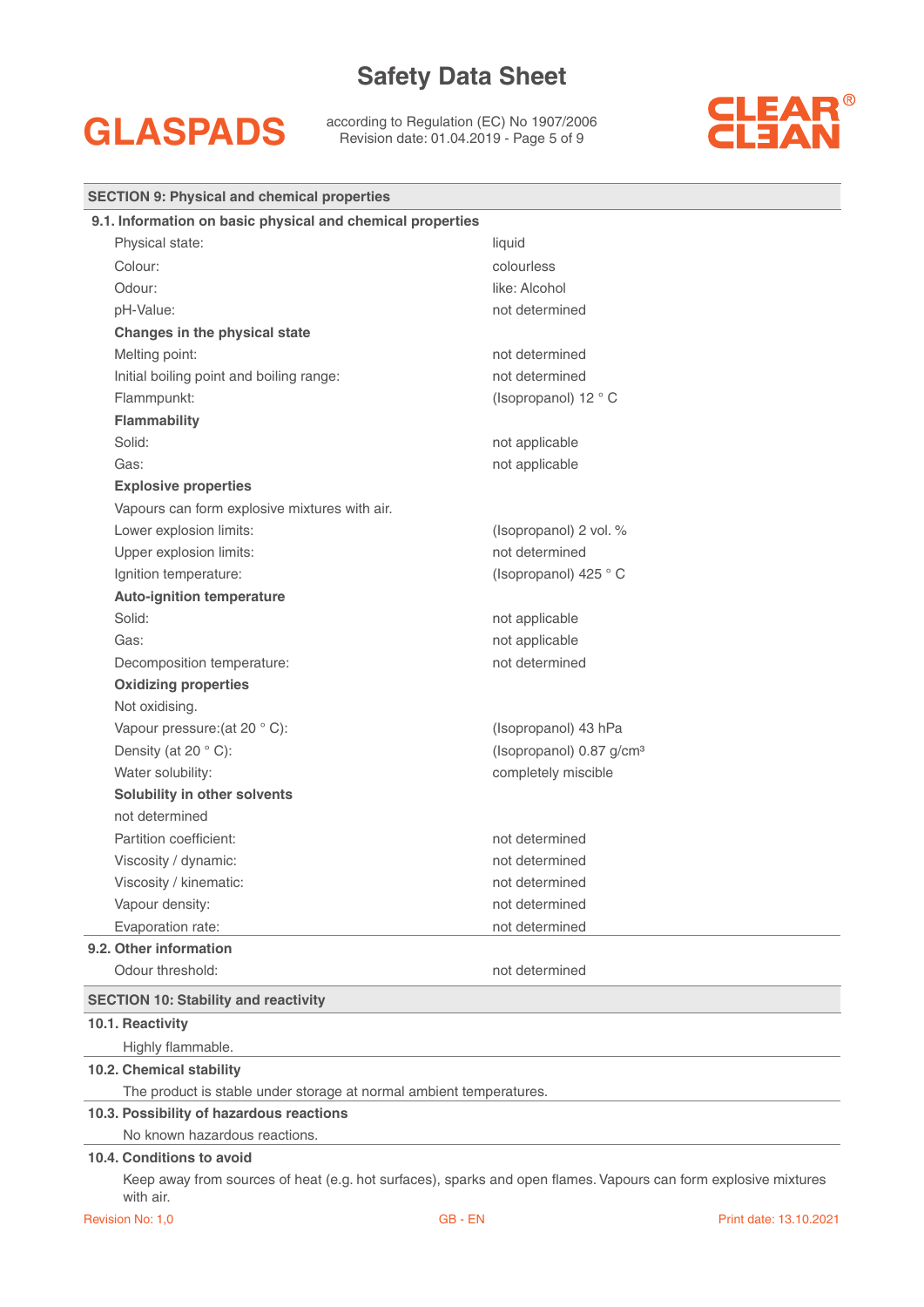## **GLASPADS**

according to Regulation (EC) No 1907/2006 Revision date: 01.04.2019 - Page 6 of 9



### **10.5. Incompatible materials**

Oxidizing agent, Strong acid

**10.6. Hazardous decomposition products**  Carbon dioxide (CO2), Carbon monoxide.

### **SECTION 11: Toxicological information**

### **11.1. Information on toxicological effects**

### **Acute toxicity**

Based on available data, the classification criteria are not met.

**Irritation and corrosivity**

Causes serious eye irritation.

Skin corrosion/irritation: Based on available data, the classification criteria are not met.

### **Sensitising effects**

Based on available data, the classification criteria are not met.

### **Carcinogenic/mutagenic/toxic effects for reproduction**

Based on available data, the classification criteria are not met.

### **STOT-single exposure**

May cause drowsiness or dizziness. (propan-2-ol; isopropyl alcohol; isopropanol)

### **STOT-repeated exposure**

Based on available data, the classification criteria are not met.

### **Aspiration hazard**

Based on available data, the classification criteria are not met.

### **Additional information on tests**

The mixture is classified as hazardous according to regulation (EC) No 1272/2008 [CLP].

### **Practical experience**

### **Other observations**

Prolonged or repeated contact with skin or mucous membrane result in irritation symptoms such as redness, blistering, dermatitis, etc. Has degreasing effect on the skin. Vapours may cause drowsiness and dizziness.

| <b>SECTION 12: Ecological information</b> |
|-------------------------------------------|
| 12.1. Toxicity                            |
| The product is not: Ecotoxic.             |
| 12.2. Persistence and degradability       |
| The product has not been tested.          |
| 12.3. Bioaccumulative potential           |
| The product has not been tested           |
| 12.4. Mobility in soil                    |
| The product has not been tested.          |
| 12.5. Results of PBT and vPvB assessment  |
| The product has not been tested.          |
| 12.6. Other adverse effects               |
| No information available.                 |

### **Further information**

Avoid release to the environment.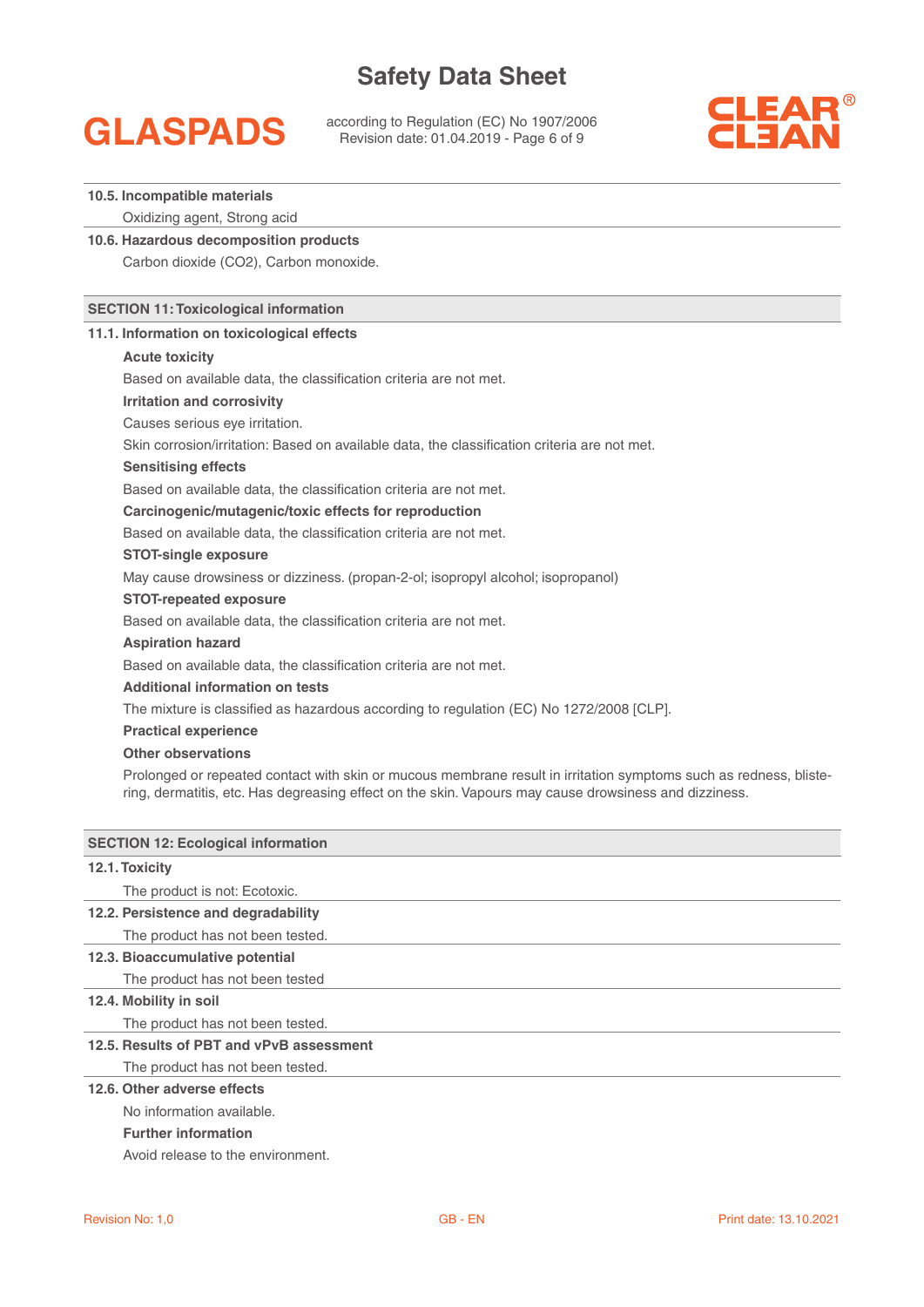## **GLASPADS**

**13.1. Waste treatment methods**

**SECTION 13: Disposal considerations**

according to Regulation (EC) No 1907/2006 Revision date: 01.04.2019 - Page 7 of 9



| <b>Advice on disposal</b>                                               |                                                                                                           |
|-------------------------------------------------------------------------|-----------------------------------------------------------------------------------------------------------|
|                                                                         | Do not allow to enter into surface water or drains. Dispose of waste according to applicable legislation. |
| <b>Contaminated packaging</b>                                           |                                                                                                           |
| Wash with plenty of water. Completely emptied packages can be recycled. |                                                                                                           |
|                                                                         |                                                                                                           |
| <b>SECTION 14: Transport information</b>                                |                                                                                                           |
| <b>Land transport (ADR/RID</b>                                          |                                                                                                           |
| 14.1. UN number:                                                        | <b>UN 3175</b>                                                                                            |
| 14.2. UN proper shipping name:                                          | SOLIDS CONTAINING FLAMMABLE LIQUID, N.O.S.<br>(2-Propanol; Isopropylalkohol; Isopropanol)                 |
| 14.3. Transport hazard class(es):                                       | 4.1                                                                                                       |
| 14.4. Packing group:                                                    | $\mathbf{H}$                                                                                              |
| Hazard label:                                                           | 4.1                                                                                                       |
|                                                                         |                                                                                                           |
|                                                                         |                                                                                                           |
| Classification code:                                                    | F1                                                                                                        |
| <b>Special Provisions:</b>                                              | 216 274 601                                                                                               |
| Limited quantity:                                                       | 1 kg                                                                                                      |
| Excepted quantity:                                                      | E <sub>2</sub>                                                                                            |
| Transport category:                                                     | $\overline{2}$                                                                                            |
| Hazard No:                                                              | 40                                                                                                        |
| Tunnel restriction code:                                                | Ε                                                                                                         |
| <b>Inland waterways transport (ADN)</b>                                 |                                                                                                           |
| 14.1. UN number:                                                        | <b>UN 3175</b>                                                                                            |
| 14.2. UN proper shipping name:                                          | SOLIDS CONTAINING FLAMMABLE LIQUID, N.O.S.<br>(2-Propanol; Isopropylalkohol; Isopropanol)                 |
| 14.3. Transport hazard class(es):                                       | 4.1                                                                                                       |
| 14.4. Packing group:                                                    | Ш                                                                                                         |
| Hazard label:                                                           | 4.1                                                                                                       |
|                                                                         |                                                                                                           |
|                                                                         |                                                                                                           |
| Classification code:                                                    | F1                                                                                                        |
| <b>Special Provisions:</b>                                              | 216 274 601 800                                                                                           |
| Limited quantity:                                                       | 1 kg                                                                                                      |
| Excepted quantity:                                                      | E <sub>2</sub>                                                                                            |
| <b>Marine transport (IMDG)</b>                                          |                                                                                                           |
| 14.1. UN number:                                                        | <b>UN 3175</b>                                                                                            |
| 14.2. UN proper shipping name:                                          | SOLIDS CONTAINING FLAMMABLE LIQUID, N.O.S.<br>(2-Propanol; Isopropylalkohol; Isopropanol)                 |
| 14.3. Transport hazard class(es):                                       | 4.1                                                                                                       |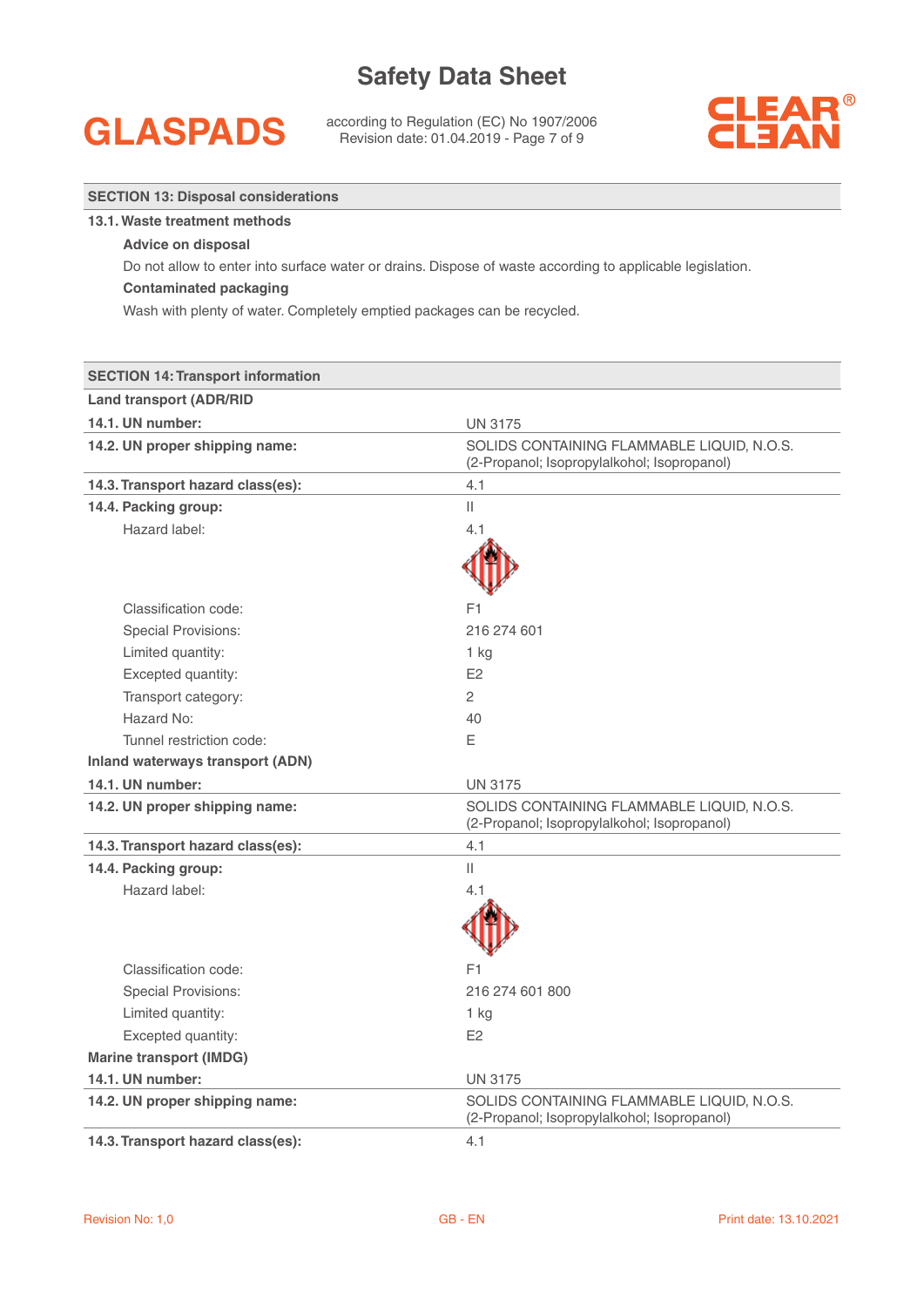## **GLASPADS**

according to Regulation (EC) No 1907/2006 Revision date: 01.04.2019 - Page 8 of 9



| 14.4. Packing group:                                                                                 | Ш                                                                                         |
|------------------------------------------------------------------------------------------------------|-------------------------------------------------------------------------------------------|
| Hazard label:                                                                                        | 4.1                                                                                       |
|                                                                                                      |                                                                                           |
|                                                                                                      |                                                                                           |
| <b>Special Provisions:</b>                                                                           | 216, 274                                                                                  |
| Limited quantity:                                                                                    | 1 kg                                                                                      |
| Excepted quantity:                                                                                   | E <sub>2</sub>                                                                            |
| EmS:                                                                                                 | $F-A, S-I$                                                                                |
| Air transport (ICAO-TI/IATA-DGR)                                                                     |                                                                                           |
| 14.1. UN number:                                                                                     | <b>UN 3175</b>                                                                            |
| 14.2. UN proper shipping name:                                                                       | SOLIDS CONTAINING FLAMMABLE LIQUID, N.O.S.<br>(2-Propanol; Isopropylalkohol; Isopropanol) |
| 14.3. Transport hazard class(es):                                                                    | 4.1                                                                                       |
| 14.4. Packing group:                                                                                 | $\mathbf{  }$                                                                             |
| Hazard label:                                                                                        | 4.1                                                                                       |
|                                                                                                      |                                                                                           |
| <b>Special Provisions</b>                                                                            | A46                                                                                       |
| Limited quantity Passenger:                                                                          | 5 kg                                                                                      |
| Passenger LQ:                                                                                        | Y441                                                                                      |
| Excepted quantity:                                                                                   | E2                                                                                        |
| IATA-packing instructions - Passenger:                                                               | 445                                                                                       |
| IATA-max. quantity - Passenger:                                                                      | 15 kg                                                                                     |
| IATA-packing instructions - Cargo:                                                                   | 448                                                                                       |
| IATA-max. quantity - Cargo:                                                                          | 50 kg                                                                                     |
| 14.5. Environmental hazards                                                                          |                                                                                           |
| ENVIRONMENTALLY HAZARDOUS:                                                                           | no                                                                                        |
| 14.6. Special precautions for user                                                                   |                                                                                           |
| No information available.                                                                            |                                                                                           |
| 14.7. Transport in bulk according to Annex II of Marpol and the IBC Code                             |                                                                                           |
| not applicable                                                                                       |                                                                                           |
| Other applicable information                                                                         |                                                                                           |
| Transport as "limited quantity" according to chapter 3.4 ADR/RID                                     |                                                                                           |
|                                                                                                      |                                                                                           |
| <b>SECTION 15: Regulatory information</b>                                                            |                                                                                           |
| 15.1. Safety, health and environmental regulations/legislation specific for the substance or mixture |                                                                                           |
| <b>EU</b> regulatory information                                                                     |                                                                                           |
| Restrictions on use (REACH, annex XVII):                                                             |                                                                                           |
| Entry 3: propan-2-ol; isopropyl alcohol; isopropanol                                                 |                                                                                           |
| Entry 40: 2-Propanol; Isopropylalkohol; Isopropanol                                                  |                                                                                           |
| 2010/75/EU (VOC):                                                                                    | 30%                                                                                       |

Information according to 2012/18/EU (SEVESO III): P5c FLAMMABLE LIQUIDS